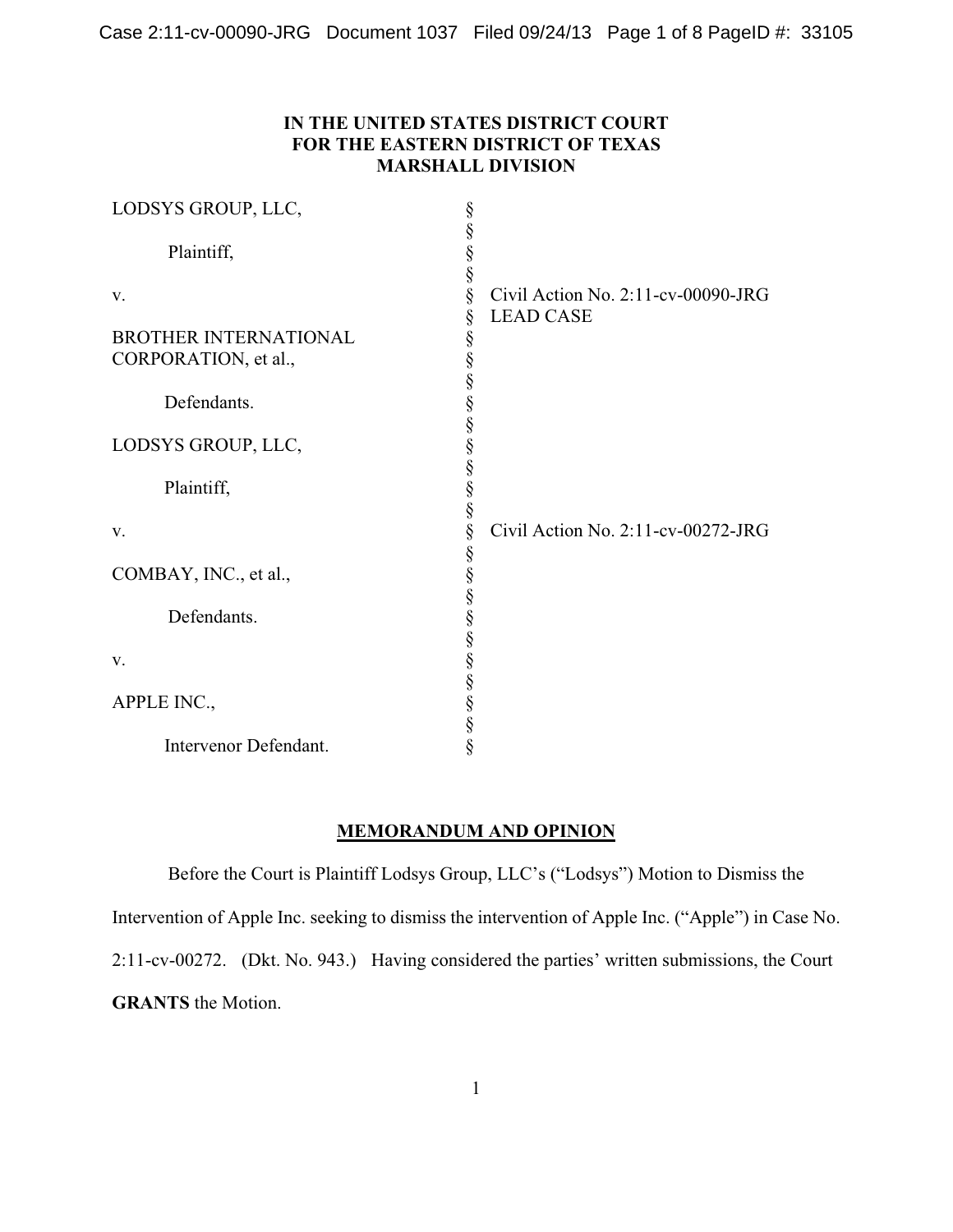## **I. Background**

Lodsys filed this patent infringement action against seven software application developers on May 31, 2011. Lodsys alleges that these developers infringe the U.S. Patent Nos. 7,222,078 ("the '078 Patent") and 7,620,565 ("the '565 Patent") (collectively, the "patents in suit"). Apple, a non-party, filed a Motion to Intervene on the basis that it is "expressly licensed" to provide to the accused developers products and services that embody the patents in suit, free from claims of infringement of those patents. (Dkt. No. 4.) Thereafter, Lodsys filed an Amended Complaint, adding four additional defendants and bringing the total number of defendants in this case to eleven. (Dkt. No. 26.) On April 12, 2012, the Court granted Apple's Motion to Intervene in part, finding that Apple is entitled to intervene both as a matter of right under Rule 24(a) and as permitted by the Court under Rule 24(b). (Dkt. No. 105.) The Court, however, specifically limited Apple's intervention to the issues of license and patent exhaustion.

Apple filed its Answer to the Amended Complaint on April 13, 2012, wherein it asserts a counterclaim for declaratory relief against Lodsys. (Dkt. No. 107.) Specifically, Apple seeks a declaration that "Lodsys' claims against the Developers are barred by the doctrines of patent exhaustion and first sale."

On September 7, 2013, Lodsys moved to dismiss Apple's counterclaim as moot, on the basis that Lodsys' disputes with all of the named defendants have been resolved and all the named defendants either have been dismissed or will be dismissed shortly.<sup>1</sup> Apple filed an Opposition to Lodsys' Motion to Dismiss, urging the Court to exercise its discretion to hear Apple's claims notwithstanding the dismissal of all the named defendants. (Dkt. No. 978.) On September 18,

 $<sup>1</sup>$  At the time Lodsys filed the instant Motion, the only two defendants still remaining in the case were Quickoffice, Inc.</sup> ("Quickoffice") and Electronic Arts Inc. ("EA"). Quickoffice and EA were subsequently dismissed on September 18, 2013 and September 19, 2013 respectively. Thus, to date, all the named defendants in Case No. 2:11-cv-272 have been dismissed.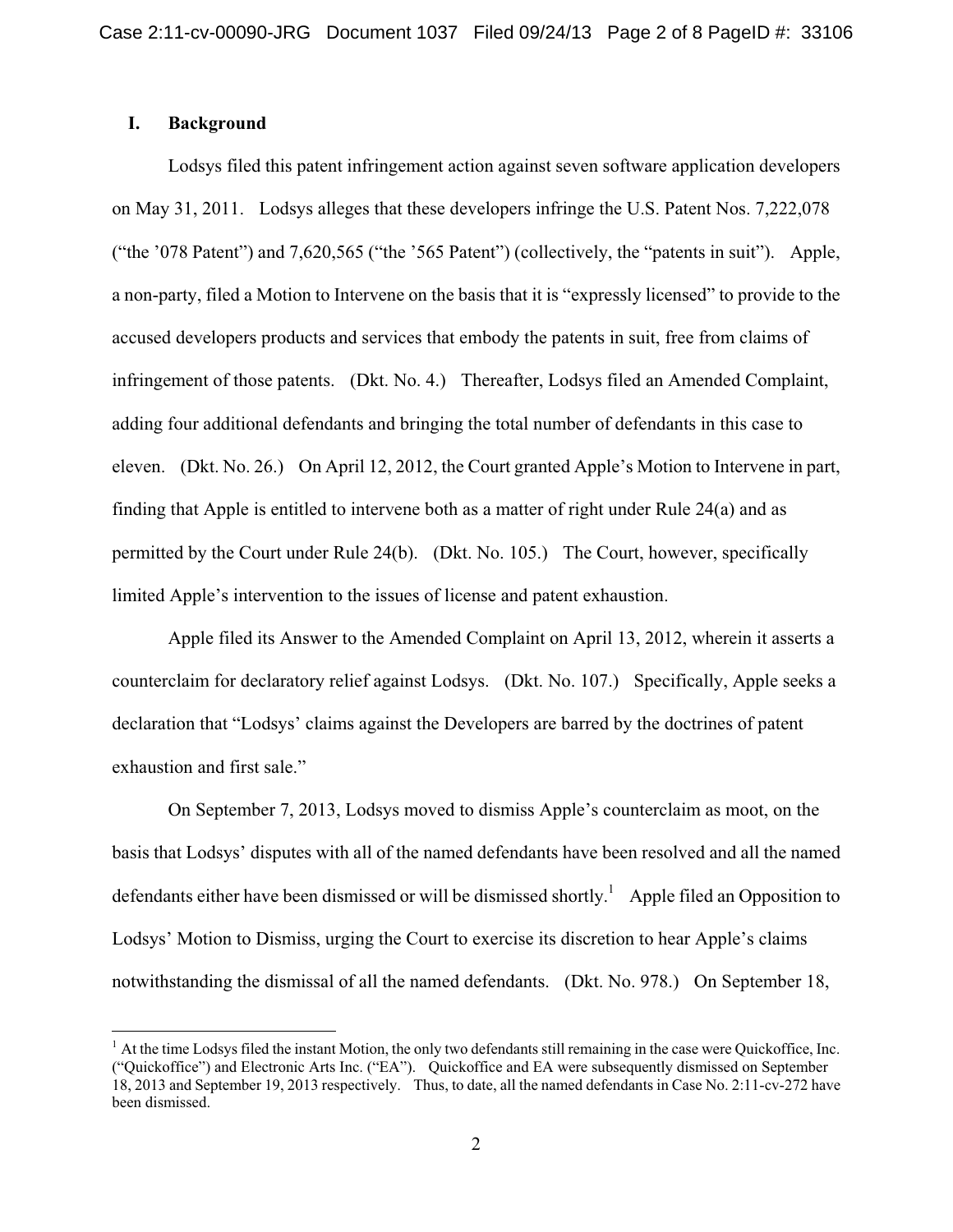2013, Application Developers Alliance and Electronic Frontier Foundation filed a Motion for Leave to File Brief as *Amici Curiae* in support of Apple's position, which the Court subsequently granted. (Dkt. Nos. 999, 1005.) The Court has considered those filings as well.

#### **II. Applicable Law**

 "When a separate and independent jurisdictional basis exists, a federal court has the discretion to treat an intervention as a separate action, and may adjudicate it despite dismissal of the main demand if failure to do so might result in unnecessary delay or other prejudice." *Arkoma Assoc. v. Carden*, 904 F.2d 5, 7 (5th Cir.1990) (citing *Harris v. Amoco Prod. Co.*, 768 F.2d 669 (5th Cir. 1985)); *see also Hunt Tool Co. v. Moore, Inc.*, 212 F.2d 685, 688 (5th Cir. 1954) (holding that where intervention is not ancillary to main proceeding, it is not affected by dismissal of main demand).

Notwithstanding the Court's discretionary power to adjudicate an intervenor's claim on its own, however, the "case or controversy'" requirement of Article III of the United States Constitution prohibits federal courts from considering questions "that cannot affect the rights of litigants in the case before them." *C & H Nationwide, Inc. v. Norwest Bank Texas NA*, 208 F.3d 490, 493 (5th Cir. 2000) (citing *North Carolina v. Rice*, 404 U.S. 244, 246 (1971)). In the case of a claim for declaratory relief, the "controversy" must necessarily be "of a justiciable nature, thus excluding an advisory decree upon a hypothetical state of facts." *Ashwander v. Tennessee Valley Authority*, 297 U.S. 288, 325 (1936). Under the doctrine of mootness, the case or controversy must exist not only at the commencement of the action, but throughout the existence of the litigation. *Dailey v. Vought Aircraft Company*, 141 F.3d 224, 227 (5th Cir. 1998). Thus, an action must be dismissed for want of jurisdiction if, at any time in the course of litigation, the controversy ceases to exist. *Id.* Further, "a federal court is obligated to raise the issue, *sua*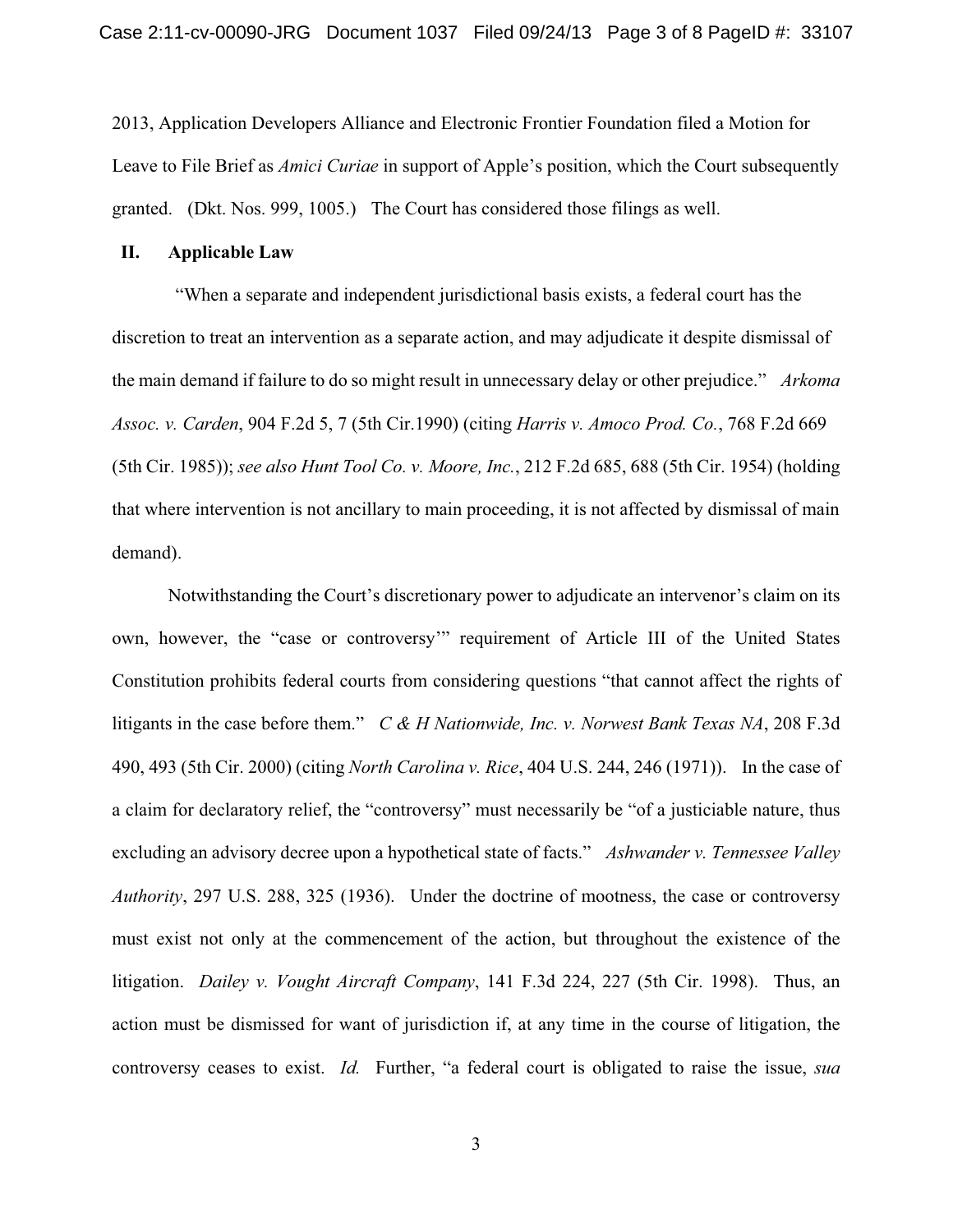*sponte*, if the facts suggest mootness notwithstanding the silence of the parties []." *Id.*

## **III. Analysis**

Apple argues that its counterclaim against Lodsys should not be dismissed because (1) its counterclaim is not moot as issues remain live and in dispute in this case; and (2) a dismissal will subject Apple to undue delay or prejudice. The Court now addresses each of these arguments in turn.

### **a. Scope of Apple's Counterclaim**

In its Answer and Counterclaim in Intervention, Apple asserts a single counterclaim of declaratory relief against Lodsys, seeking a declaration that "Lodsys' claims against the *Developers* are barred by the doctrines of patent exhaustion and first sale." (Dkt. No. 107.) The parties dispute from the outset the proper scope of Apple's counterclaim. Lodsys argues that the "Developers," as stated in the counterclaim, are limited to the named defendants in this case. Apple, on the other hand, contends that "Developers" "encompasses *all* Apple developers who may be subject to Lodsys' threats or claims."

The record plainly supports Lodsys' interpretation. Apple sought to intervene on the basis that "it is expressly licensed to provide to *the Developers* products and services that embody the patents in suit…," (emphasis added) where Apple explicitly defines "Developers" as the then-existing seven defendants in this case. (*See* Dkt. No. 4.) The Court subsequently granted Apple's Motion to Intervene, based upon the explicit definition that "Developers" referred to the named defendants in this case. (*See* Dkt. No. 105.) Although Apple alleges that it filed an amended Answer that is not limited to the named defendants, Apple's only Answer on record shows otherwise. (Dkt. No. 107.) Apple states in its Answer that "Plaintiff Lodsys Group asserts claims of infringement of [the patents in suit] by software development companies

4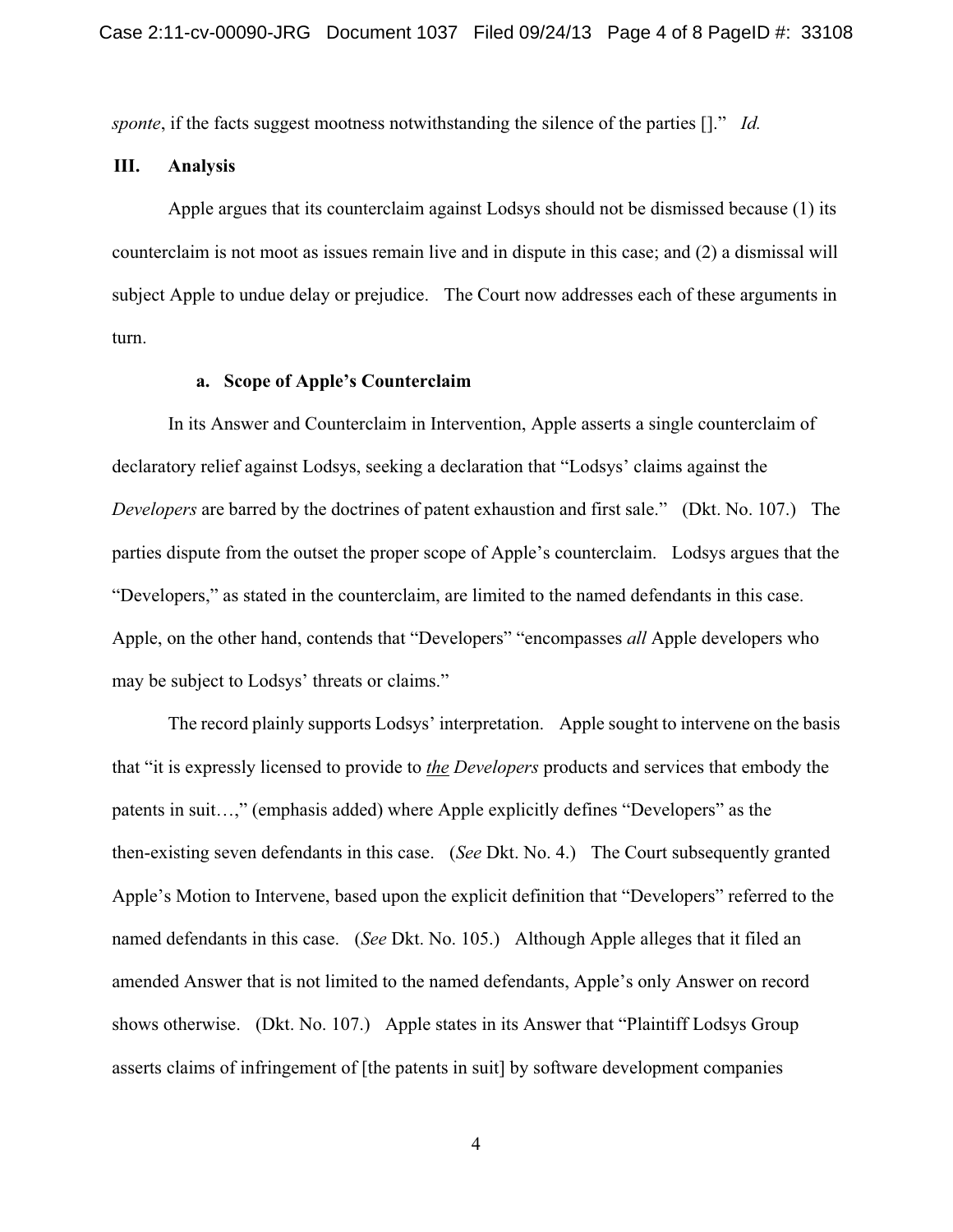(collectively *'Developers' or 'defendants'*) who create software applications that run on Apple products..." (Dkt. No. 107, ¶ 1.) Apple uses the words "Developers" and "defendants" interchangeably. Within the context of an Answer to a specific Complaint, the Court is unaware of any other reasonable interpretation of the word "defendants" except that it means (and is limited to) the defendants in that case. Accordingly, the record in this case reflects both the Court's and Apple's understanding that "the Developers" as stated in Apple's counterclaim refers only to the named defendants in this case.

Apple argues that the Court should interpret its counterclaim as applicable to all Apple developers because its summary judgment motion and expert report "are not limited to any particular app developer." Further, Apple points to the fact that there exists no material difference among the infringement contentions that Lodsys served on the different developers. The Court, however, is unaware of any authority directing it to determine the scope of a litigant's claim based not upon its initial pleadings but upon its summary judgment motions, expert reports or infringement contentions. *See Bell Atl. Corp. v. Twombly*, 550 U.S. 544, 555 (2007) (stating that it is the *complaint* that "give[s] the defendant fair notice of what the…claim is and the grounds upon which it rests.") (emphasis added). Having clearly indicated in its Answer that the "Developers" are none other than the named defendants and also having represented the same to the Court when seeking leave to intervene, Apple is not now entitled to expand the scope of its counterclaim. Apple is bound to the scope of its assertions to the Court when it obtained leave to intervene.

Further, to the extent that Apple seeks a declaration that its license covers Lodsys' potential actions against certain unnamed developers, who, by Apple's own estimation, amount to more than six million, it is seeking to secure an advisory opinion based on hypothetical lawsuits that

5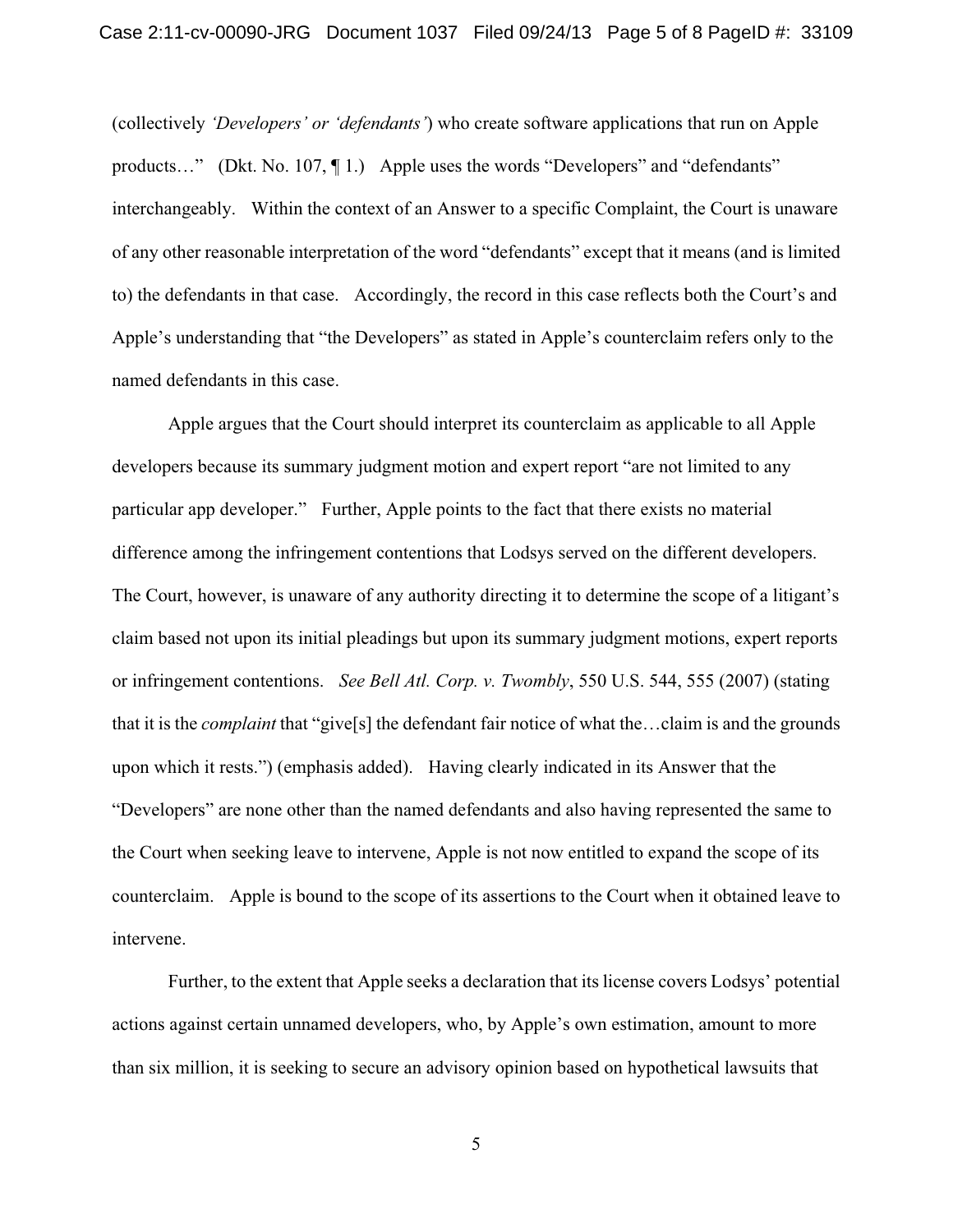may or may not be brought in the future. *See Ashwander*, 297 U.S. at 325. The Court will not facilitate such an effort and believes such is counter to the prohibition on advisory judicial opinions established by way of the authorities set forth above. The courts of the United States exist to adjudicate live disputes where each necessary party is joined, permitting their personal response.

#### **b. Apple's Counterclaim Has Become Moot**

Apple's only counterclaim against Lodsys is a claim for declaratory relief that "Lodsys' claims against the Developers are barred by the doctrine of patent exhaustion and first sale." Having decided that the "Developers" are the named defendants in this case, and given that Lodsys' claims against all the named defendants have been dismissed, a live controversy no longer exists. Apple's counterclaim has become moot as to this case.

Apple argues that even if its counterclaim has become moot, an exception to the mootness doctrine applies because this case involves disputes that are "capable of repetition while otherwise evading review." Apple bases its argument on Lodsys' alleged "pattern of litigation," i.e., threatening app developers with lawsuits and settling with them before the Court reaches the merits. The capable-of-repetition doctrine, however, "applies only in exceptional situations, where the following two circumstances are simultaneously present: (1) the challenged action is in its duration too short to be fully litigated prior to cessation or expiration, and (2) there is a reasonable expectation that the same complaining party will be subject to the same action again." *Spencer v. Kemna*, 523 U.S. 1, 17-18 (1998) (internal quotations and citations omitted). While it is debatable whether it is reasonable to assume similar suits might be brought in the future, nothing about that prospect persuades this Court that the durations of those future actions, if brought at all, will be "always so short as to evade review." *See id*. The facts in this case, given that it has been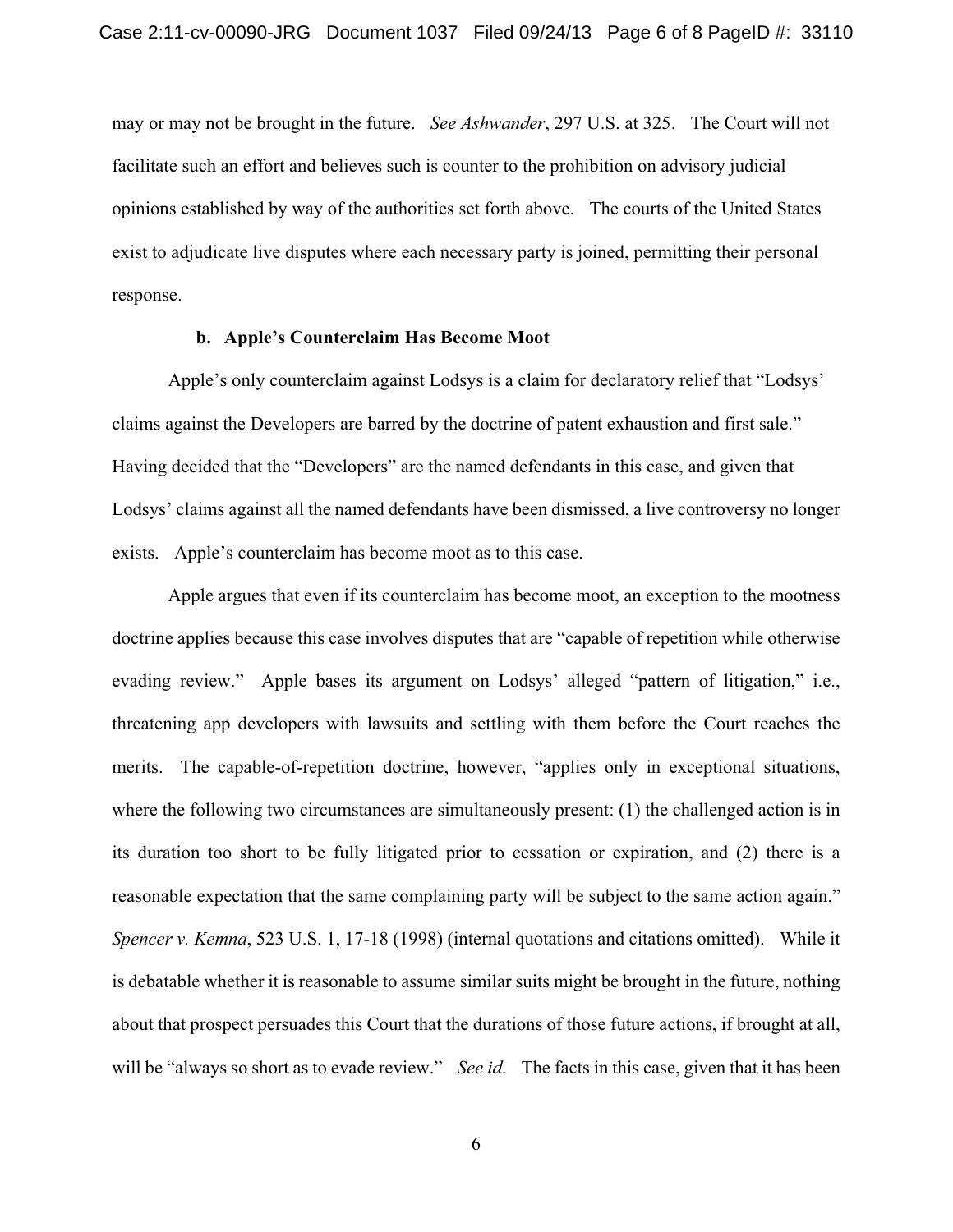on file over two years, indicate just the opposite. The required showing of "always so short as to evade review" is a burden that Apple has simply not met. Thus, Apple has failed to demonstrate that the present case involves "exceptional situations" triggering the "capable-of-repetition exception" of the mootness doctrine. *Id.*

## **c. Apple Will Not be Unduly Prejudiced by The Dismissal**

Apple further argues that a dismissal will subject it to undue delay or prejudice, given that both fact and expert discovery have closed and its claims are set to be tried. Apple relies on *Arkoma*, where the Fifth Circuit affirmed a district court's judgment on an intervener's claim even though the Supreme Court had dismissed the main suit for lack of jurisdiction. *Arkoma*, 904 F.2d at 7. There, before the primary claims got to the Supreme Court, the district court rendered judgment on the intervenor's claim, and that judgment had been affirmed by the Fifth Circuit. *Id.* Thus, the Fifth Circuit, on remand from the Supreme Court, found that dismissing the intervenor's claim without prejudice and giving it an opportunity to reassert the claim would result in "further delay and expense to the parties" and be "a cavalier waste of… judicial resources, both trial and appellate." *Id. Arkoma*, however, is distinguishable from the present facts. Here, Apple's counterclaim has not been adjudicated by this Court, much less the Circuit Court of Appeals. Dismissing Apple without prejudice and letting it reassert its counterclaim at a later time would not void any existing judgment. Unlike *Arkoma*, the parties in the present case would not have to incur "further delay and expense" to re-litigate an already-adjudicated claim. *See id.* Further, this dismissal would not result in any substantial waste of judicial resources.

Apple also contends that it will be unduly prejudiced because, without a final judgment, the six million app developers "will continue to operate under… [Lodsys'] threat of… legal complaint" and "Apple will continue to be deprived of its rights under the license." The Court

7